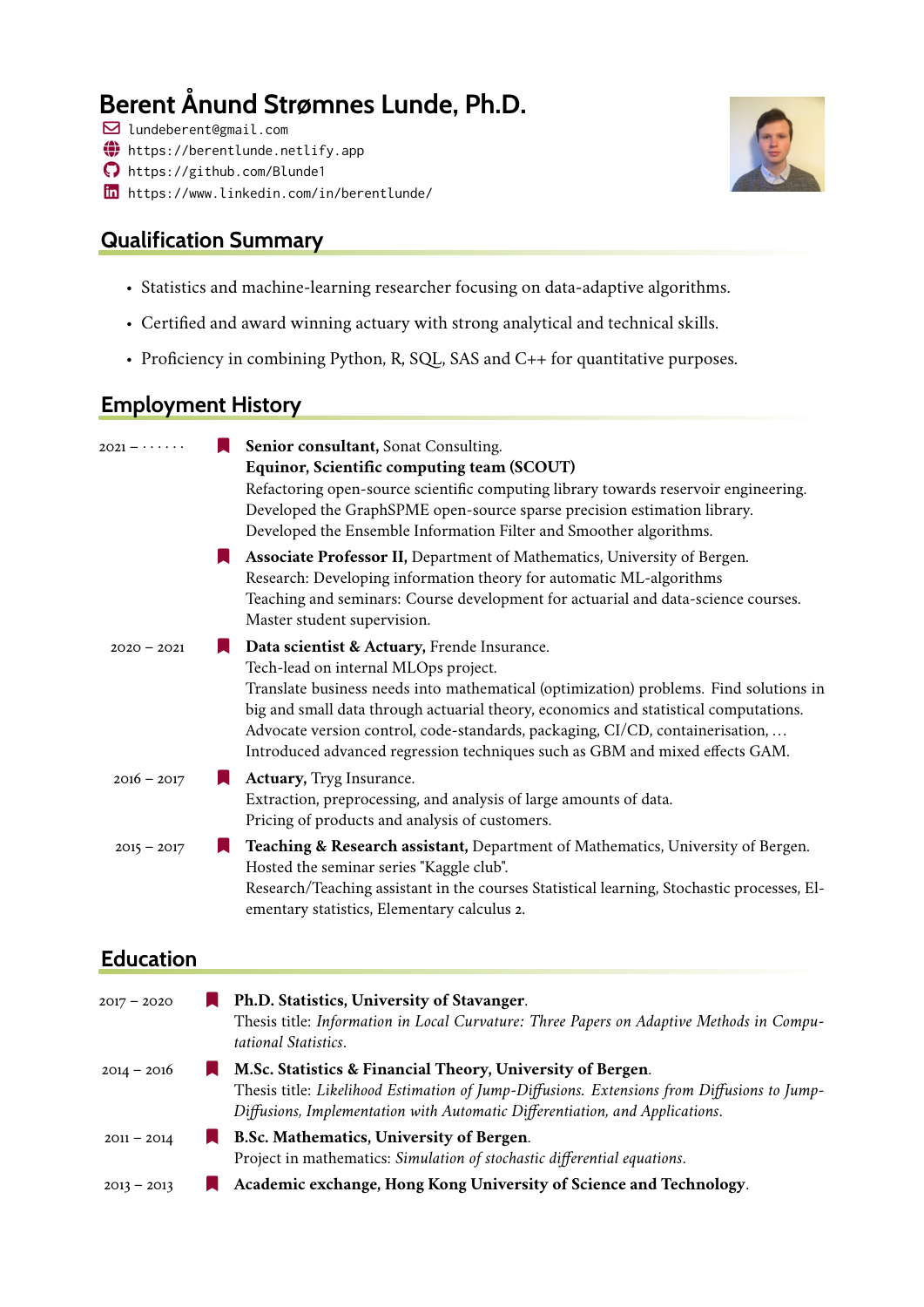### **Skills**

| Languages     | Strong reading, writing and speaking competencies for English, Norwegian, interme- |
|---------------|------------------------------------------------------------------------------------|
|               | diate for German, studying Mandarin Chinese and Korean Hangul.                     |
| Coding        | Python, R, SAS, C++, C#, SQL, Matlab, VBA, $\text{MFRX}, \ldots$                   |
| Software      | RStudio, Spyder, VS Code, Matlab, AML-SDK, TF                                      |
| ML Methods    | Classification, Regression, Clustering, Model ensembling,                          |
| Stat. Methods | Time series, Likelihood estimation, SDE w. jumps, State-space models,              |
|               |                                                                                    |

### **Miscellaneous Experience**

#### **Awards and Achievements**

- 2018 [ **First prize in the technical category, AquaHack**, IBM, Deloitte, NCE seafood, NCE media, Grieg seafood, Hatch, and Bergen kommune.
- 2017 [ **Aktuarprisen**, Den Norske Aktuarforening.

#### **Certification**

2016 **Certified Actuary**. Awarded by Den Norske Aktuarforening.

### **Research Publications**

#### **Journal Articles**

- **1** Lunde, B. Å. S., & Kleppe, T. S. (2020). agtboost: Adaptive and Automatic Gradient Tree Boosting Computations. *arXiv preprint arXiv:2008.12625*.
- **2** Lunde, B. Å. S., Kleppe, T. S., & Skaug, H. J. (2020). An information criterion for automatic gradient tree boosting. *arXiv preprint arXiv:2008.05926*.
- **3** Lunde, B. Å. S., Kleppe, T. S., & Skaug, H. J. (2018). Saddlepoint adjusted inversion of characteristic functions. *arXiv preprint arXiv:1811.05678*.

#### **Doctoral Theses**

**1** Lunde, B. Å. S. (2020c). *Information in Local Curvature: Three Papers on Adaptive Methods in Computational Statistics* (Doctoral dissertation).

#### **Master's Theses**

**1** Lunde, B. Å. S. (2016). *Likelihood Estimation of Jump-Diffusions. Extensions from Diffusions to Jump-Diffusions, Implementation with Automatic Differentiation, and Applications* (Master's thesis, The University of Bergen).

### **Published Programming Packages**

#### **CRAN Packages**

- **1** Lunde, B. Å. S. (2020a). *agtboost: Adaptive and Automatic Gradient Boosting Computations*. R package version 0.9.1. Retrieved from  $\mathcal{P}$  <https://github.com/blunde1/agtboost>
- **2** Lunde, B. Å. S. (2020b). *dgumbel: The Gumbel Distribution Functions and Gradients*. R package version 1.0.1. Retrieved from  $\mathcal{P}$  <https://github.com/blunde1/dgumbel>